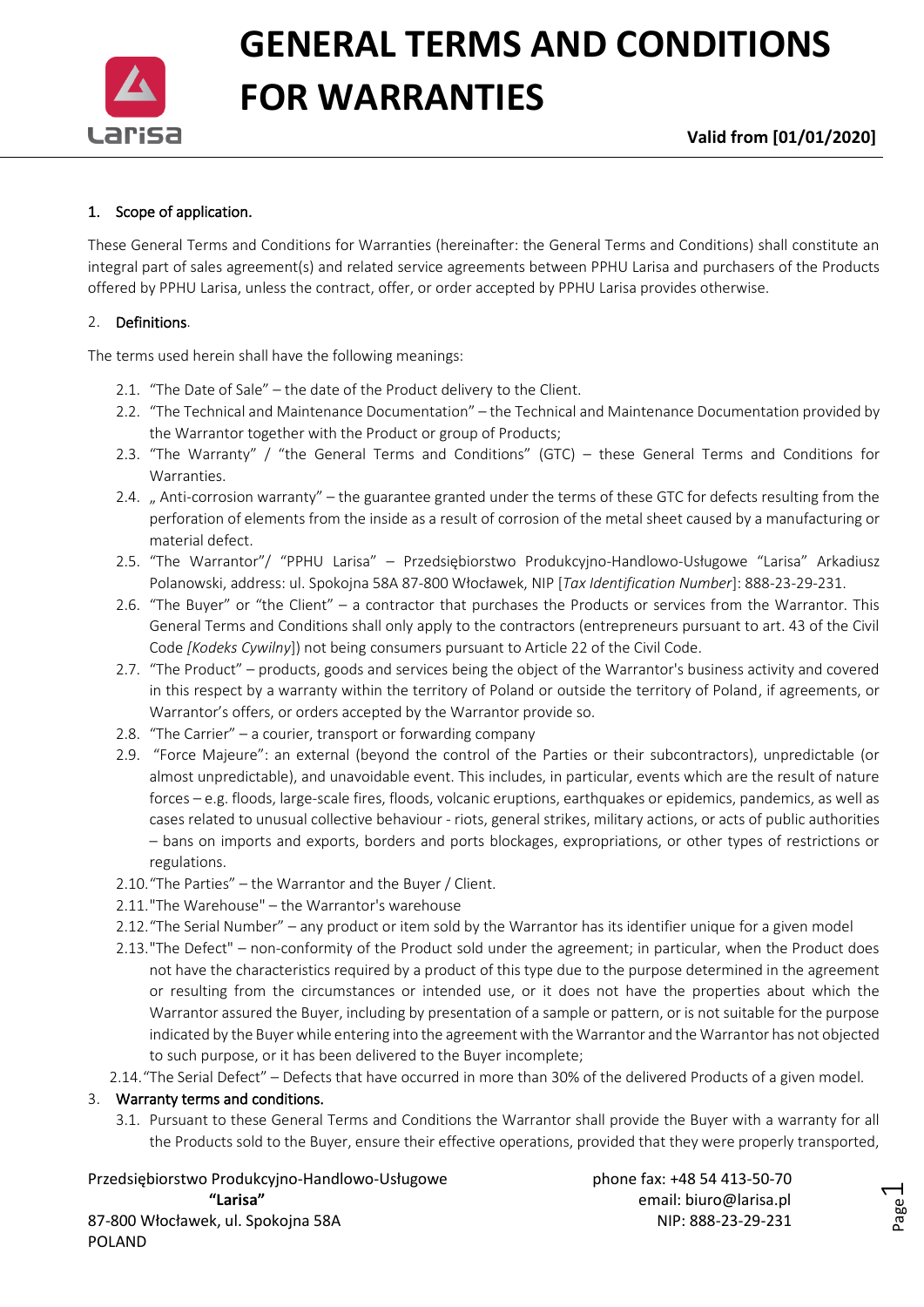

### **Valid from [01/01/2020]**

assembled and used in accordance with their intended purpose and operating conditions specified in the Products documentation.

- 3.2. Only the Buyers who purchased the product directly from the Warrantor shall be entitled to direct warranty claims against the Warrantor. In other cases, the warranty claims shall be submitted at the point of purchase of the Product.
- 3.3. Pursuant to Article 558(1) of the Civil Code the liability under Product guarantee shall be excluded, to the greatest possible extend.

### 4. Warranty Period.

- 4.1. The warranty period for the Products sold by the Warrantor is calculated from the Date of Sale and shall be 12 months, if not agreed otherwise.
- 4.2. The Warrantor shall provide the Client with the warranty for the specified period upon the VAT invoice or receipt that confirms the sale of the Product.

### 5. Rights under warranty.

- 5.1. During the warranty period the Warrantor is obliged to deliver spare parts or repair the defective Product free of charge after it has been delivered by the Client to the Warrantor's main office. If the Warrantor determines that repair of the Product is not possible, or the cost of the Product repair is disproportionately high in relation to the price of the new product, the Warrantor is obliged to replace the Product with the defect-free Product.
- 5.2. Under the warranty, neither the Buyer nor any third party shall be entitled, to the greatest possible extend, to a claim against the Warrantor for any damage resulting from the failure of the Product. Pursuant to the warranty, the only obligation of the Warrantor is to deliver spare parts, repair or replace the Product with the defect-free Product, in compliance with the terms and conditions of this Warranty.
- 5.3. The Warrantor shall be liable to the Buyer solely for physical defects caused by reasons attributable to the Product that are latent defects or defects caused by the Producer's fault. The warranty does not cover defects caused by other reasons, in particular as a result of:
	- 5.3.1. external factors, i.e. mechanical, thermal, chemical damage, flooding, excessive soiling, etc.,
	- 5.3.2. installation and use of the Product contrary to its intended purpose specified in the Technical and Maintenance Documentation,
	- 5.3.3. usage of the Product contrary to the Product specification and/or Technical and Maintenance Documentation (e.g. max/ min operating temperature, flooding, dustiness, explosive hazardous zones, aggressive environment, strong magnetic field, vibrations, overload, heavy load, etc.),
	- 5.3.4. installation design failures, incorrect selection of the Product,
	- 5.3.5. connection of the Product by a person without proper authorisations, connection of the product contrary to the wiring diagram, powering the Product with a voltage other than specified in the Product specification and/or the Technical and Maintenance Documentation,
	- 5.3.6. use of the Product contrary to its intended purpose and/or good engineering practice,
	- 5.3.7.failure to comply with the requirements specified in the Technical and Maintenance Documentation and/or specification of the Product security and/or its storage,
	- 5.3.8. improper assembly, maintenance, storage and transport of the Product,
	- 5.3.9. damage to the Product resulting from use of accessories and materials that are non-original or contrary to the manufacturer's recommendations,
	- 5.3.10. damage resulting from fortuitous events, factors recognisable as Force Majeure (including fire, flood, lightning strike, etc.),
	- 5.3.11. defective operation of other installations (e.g. electrical, heating installation, etc.) and/or devices affecting the operation of the Product (e.g. inverters, transmitters, humidifiers, radiators, heaters, etc.).
- 5.4. The warranty does not cover normal wear and tear of the parts as well as consumable goods, such as filters, bulbs, fuses, batteries, transmission belts, lubricants, oils, refrigerants, claddings, mats, etc.

Przedsiębiorstwo Produkcyjno-Handlowo-Usługowe phone fax: +48 54 413-50-70 **"Larisa"** email: biuro@larisa.pl 87-800 Włocławek, ul. Spokojna 58A NIP: 888-23-29-231

POLAND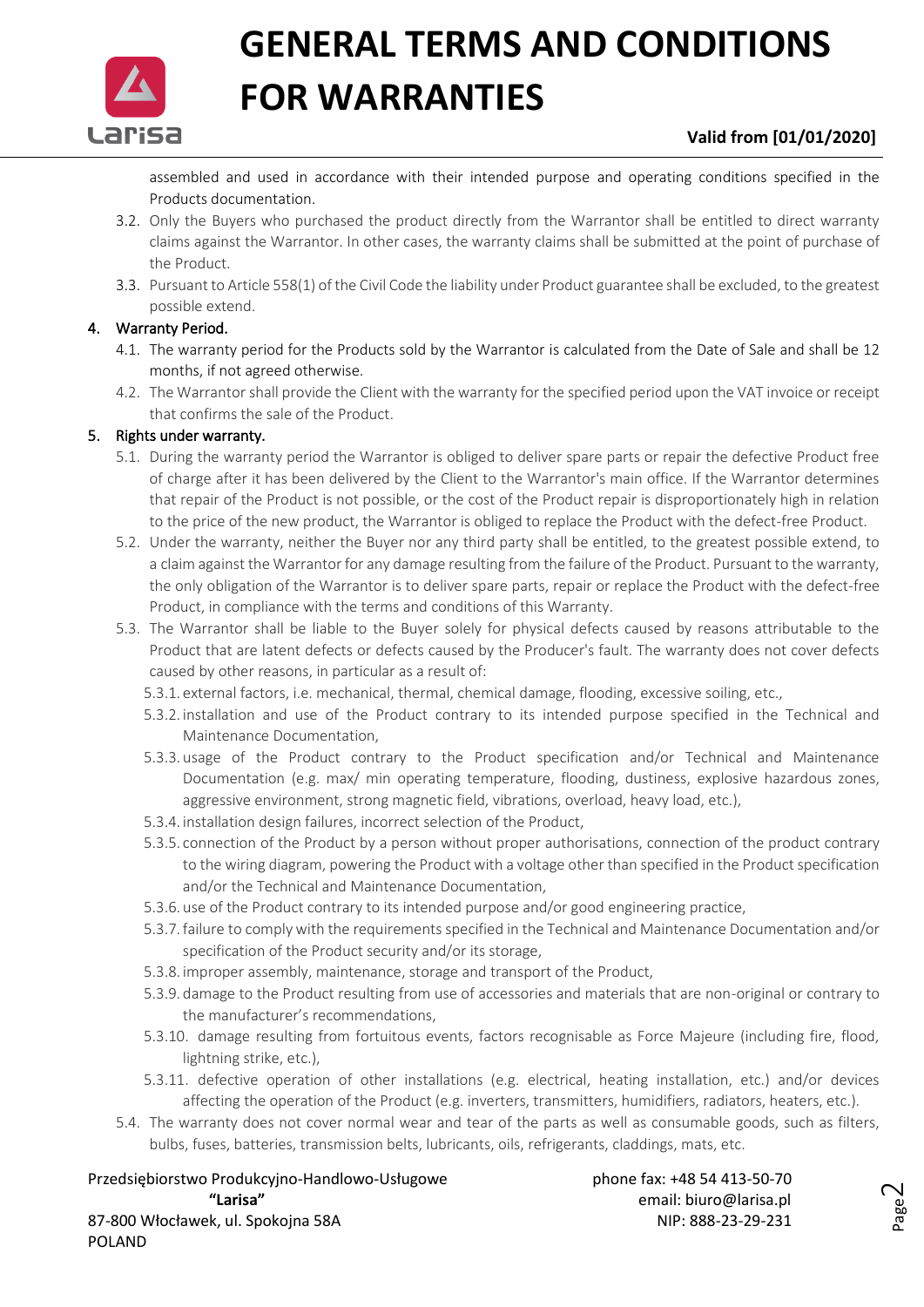

## **Valid from [01/01/2020]**

- 5.5. The warranty does not cover the Product which, upon submitted documents and product characteristics, cannot be identified as the Product purchased from the Warrantor, and/or the Product without the Warrantor's data plate.
- 5.6. The warranty shall cover the Product purchased from the Warrantor or its sales network provided that the Buyer makes a timely payment for the Product. In the event of late payment for the Product, the warranty procedure shall be suspended until the full payment is made.
- 5.7. If a notified defect is not covered by the warranty, the Client covers the repair costs upon the repair price list applied by the Warrantor. In such a case, before any repair at the Client's expense shall be carried out, the Warrantor's representative informs the Client about the amount of the repair costs; the Warrantor shall take further actions only after the Client's consent has been obtained.
- 5.8. Detailed conditions of the corrosion warranty.
	- 5.8.1. The surface of the elements should be maintained in accordance with the guidelines contained in the operational and maintenance documentation or in the maintenance manual, and if such guidelines have not been included, then with generally available knowledge of anti-corrosion properties.
	- 5.8.2. For the period of use of the Product, in particular the anti-corrosion warranty, the Product must be serviced in accordance with the recommended schedule provided in the Operation and Maintenance Manual, and each inspection must be registered at [www.larisa.pl/serwice](http://www.larisa.pl/serwice) within max. 7 days after each inspection.
	- 5.8.3.During the anti-corrosion warranty period, all defects and damage to the anti-corrosion coating must be reported via the portal [www.larisa.pl/serwice](http://www.larisa.pl/serwice) within 7 days of being noticed.
	- 5.8.4.Damage to the anti-corrosion coating resulting from mechanical, chemical or electrochemical damage on the part of the customer / user must be immediately (no later than 3 months from being noticed) removed at the user's expense, and the work carried out should be documented at the portal [www.larisa.pl/serwice](http://www.larisa.pl/serwice) at the required deadline for a given Product defined by the Serial Number or service identifier not later than 7 days after the removed.
	- 5.8.5. The warranty for anodized and painted coatings does not cover:
		- defects resulting from mechanical damage to the surface, i.e. damage from impacts, collisions, abrasions and plastic deformations such as bending (scratches, chipping, dents);
		- damage caused by the use of aggressive alkaline or acid cleaning agents (recommended pH of cleaning agents 5-8);
		- defects that remain on the unexposed surface (invisible after installation) and do not affect the value in use of the product;
		- defects resulting from assembly or construction errors on the client's side, resulting in unfavorable corrosive conditions.

### 6. Loss of Warranty.

- 6.1. The Buyer shall lose the rights under the Product warranty in case of:
	- 6.1.1. any modifications, alterations or structural changes to the Product made by persons unauthorised by the Warrantor or entity not indicated by the Warrantor;
	- 6.1.2. interference in the Product by a person unauthorised by the Warrantor,
	- 6.1.3. any attempt to repair the Product by a person unauthorised by the Warrantor or entity not indicated by the Warrantor,
	- 6.1.4. providing information about the defect later than 7 calendar days from its occurrence,
	- 6.1.5.failure to comply with the obligation to carry out periodic maintenance inspections, if required, and register them at [www.larisa.pl/serwice](http://www.larisa.pl/serwice) within the required time limit for a given Product defined by its Serial Number or service identifier,
	- 6.1.6. any overdue payments for the Product, exceeding 90 days from the invoice due date,

Przedsiębiorstwo Produkcyjno-Handlowo-Usługowe phone fax: +48 54 413-50-70 **"Larisa"** email: biuro@larisa.pl 87-800 Włocławek, ul. Spokojna 58A NIP: 888-23-29-231 POLAND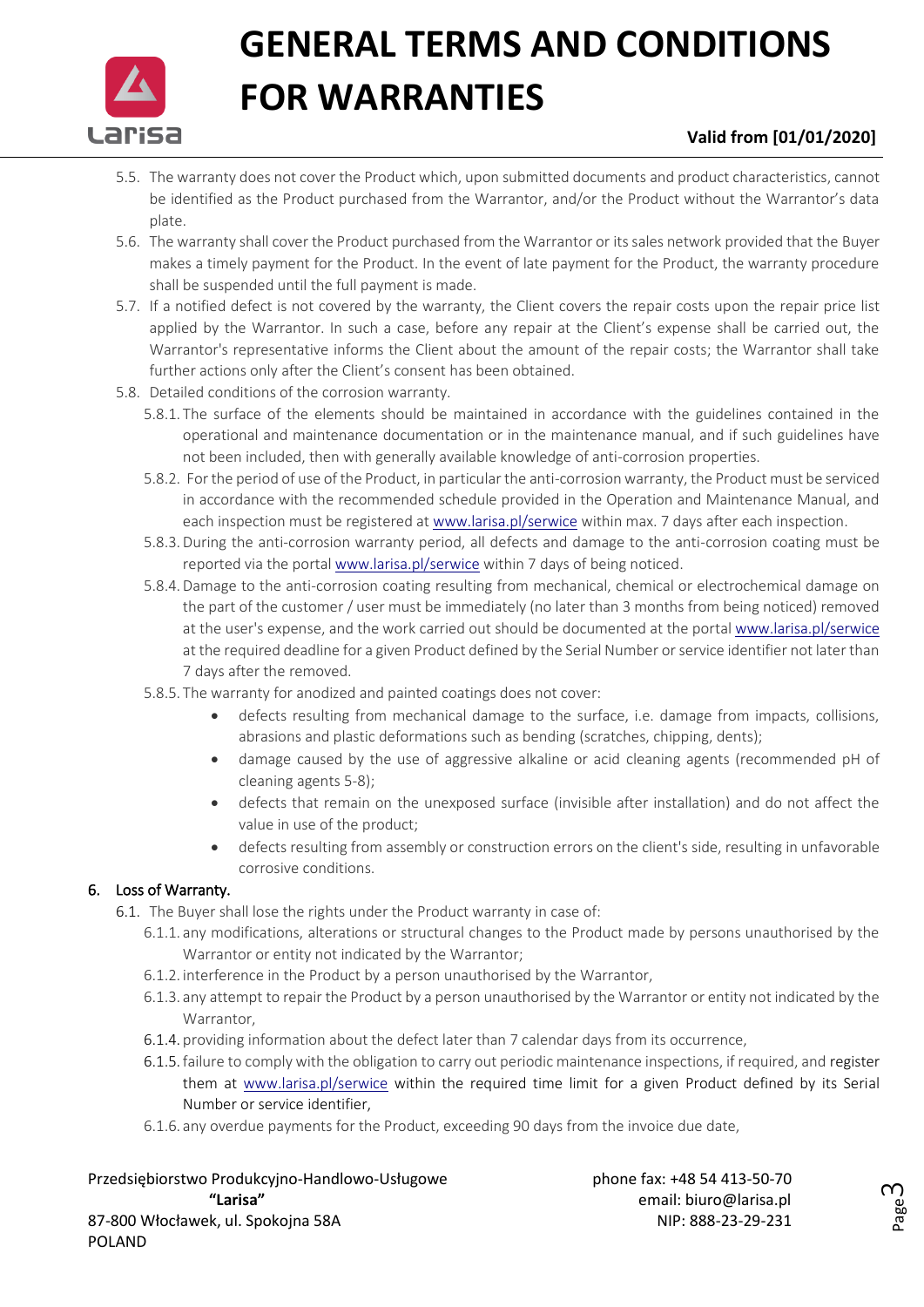

### **Valid from [01/01/2020]**

- 6.1.7.the Buyer knew about the defect at the time of concluding the agreement or delivery of the Product and did not raise any objections in this respect;
- 6.1.8. if the Buyer did not inspected the goods in the time and manner accepted for such Products and failed to immediately notify the Warrantor about the defect; and if the defect occurred only later – if such defect has not been notified to the Warrantor immediately after it has been found.
- 6.2. If the Warrantor recognises any of the reasons specified in point 4(1), the Product's complaint will not be accepted under the terms of this Warranty. If the complaint is not accepted, the Product shall be returned to the Buyer upon the Buyer's written request, provided that the costs of the Product transportation "to" and "from" the Warrantor's service centre shall be covered in advance.
- 6.3. The goods referred to in point 6(2) of the General Term and Conditions not collected after 60 days shall be automatically disposed of at the expense and risk of the Client.

### 7. Notifications and Warranty procedure.

- 7.1. The complaint shall be handled if the following conditions are met:
	- 7.1.1. A written, or made by fax or email, notification of the complaint shall be made by the Buyer on the appropriate Warrantor's form containing at least: the product name, model, Serial Number, date of purchase, warranty certificate number (if issued), detailed description of the damage together with additional information on the occurrence of the Product defects and pictures of the defective Product. It is also required to register the notification on the Warrantor's website available at: [www.larisa.pl/serwice;](http://www.larisa.pl/serwice) if the maintenance inspection results cannot be registered, the Client should immediately report this fact to the Warrantor by phone and email (contact details available on the Warrantor's website: www.larisa.pl),
	- 7.1.2. presentation of the original purchase invoice or receipt for the faulty Product,
	- 7.1.3. presentation of the device start-up report, if it was required by the Technical and Maintenance Documentation,
	- 7.1.4. delivery of the Product to the Warrantor's main office personally or via the Carrier.
- 7.2. Defects or damages to the Product found during the warranty period should be notified to the Warrantor immediately, however not later than 7 days after they have been found.
- 7.3. The Product where the defect was found should be immediately put out of action under pain of losing the warranty.
- 7.4. The Warrantor shall undertake to perform the warranty service within 14 days from delivery of the device to the Warrantor's service centre. The deadline for removal of the defect may be extended by the time required to import necessary spare parts. The Warrantor shall inform the Client about the extension of the repair deadline. The Warrantor shall not be liable for any damage suffered by the Client in connection with the repair deadline extension that is beyond the Manufacturer's control, resulting in particular from such circumstances as: a delay in deliveries from subcontractors, transport delays, Force Majeure.
- 7.5. In the case of a non-standard Product, imported or manufactured at the Buyer's individual purchase order, in particular the Product of specific parameters or properties which repair requires specialised spare parts, the Warrantor reserves the right to extend the warranty period by the period necessary to import and/or manufacture these parts, however not longer than by 90 days, unless this period has to be extended due to Force Majeure. The Warrantor shall not be liable for any damage suffered by the Client in connection with the repair deadline extension that is beyond the Manufacturer's control, resulting in particular from such circumstances as: a delay in deliveries from subcontractors, transport delays, Force Majeure.
- 7.6. After prior arrangement with the Warrantor, the device should be returned to the Warrantor's address, and the Buyer bears all the costs and risk of the shipment. Acceptance of the Buyer's warranty claims shall be the Warrantor's obligation to repair the Product or to replace the Product with the defect-free Product and to refund the shipment costs incurred by the Buyer in compliance with the courier charges applicable by the Warrantor.

Przedsiębiorstwo Produkcyjno-Handlowo-Usługowe phone fax: +48 54 413-50-70 **"Larisa"** email: biuro@larisa.pl 87-800 Włocławek, ul. Spokojna 58A NIP: 888-23-29-231 POLAND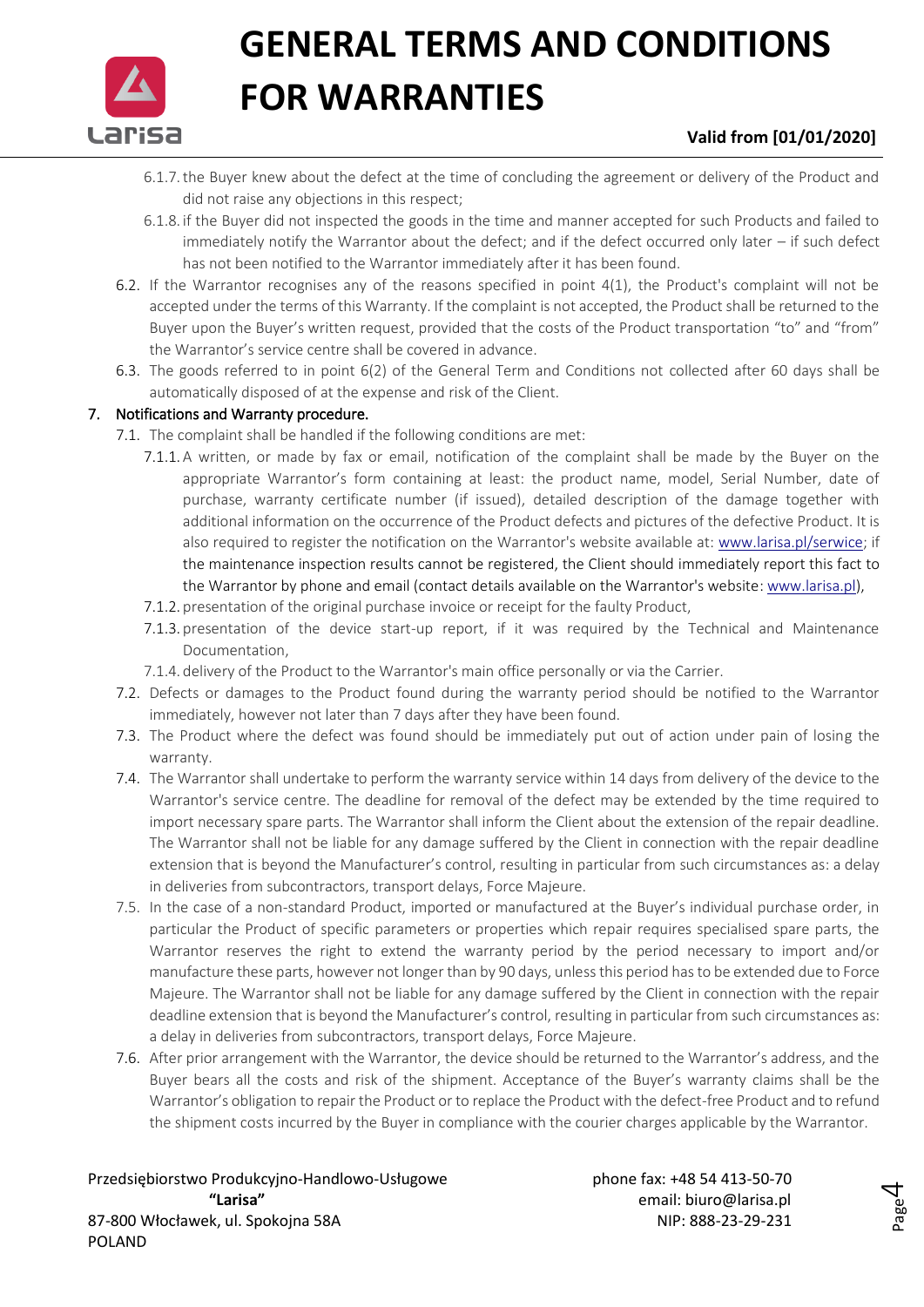

### **Valid from [01/01/2020]**

- 7.7. The place of supply of the service referred to in point 7(6) shall be the Warrantor's main office. The Buyer or the Carrier shall be responsible for proper packaging and delivery of the Product to the Warrantor. This liability shall by no means pass to the Warrantor.
- 7.8. Only the Products that are complete, verifiable, free from defects and mechanical damages resulting from external factors shall be covered by the warranty procedure.
- 7.9. If the Product is serviced in its place of mounting, the Buyer shall be obliged to ensure free access to the Product and enable the Warrantor or the entity indicated by the Warrantor to conduct the safe service procedure in compliance with all OHS rules, i.e. in particular to provide any necessary, safe and stable erected structures (platforms, ladders, scaffoldings), proper preparation of the place of supply of the service (protection against rain, snow and ice removal etc.), appropriate technical capabilities (access to electricity, safety switches, etc.). Otherwise, the service technician shall have the right to refuse to perform maintenance activities. The deadline for the warranty repair shall be than extended accordingly.
- 7.10.The Products sent to the Warrantor's address at the Warrantor's expense and/or sent without the Warrantor's knowledge and consent shall not be accepted or shall be accepted on condition that the service procedure will not be initiated until the costs of the shipment and storage of the Product shall be reimbursed to the Warrantor within 14 days.
- 7.11.The Product under warranty procedure should be properly secured for transportation. The risk of Product delivery shall be taken by the Buyer. The Warrantor shall not be liable for destruction or damage of the Product caused during transportation, in particular due to improper packaging or protection of the Product by the Buyer.
- 7.12.Depending on the nature of the Defect, the Warrantor determines upon justification of the complaint and choice of the manner of performing the warranty claims.
- 7.13.The Warrantor shall be the owner of the defective Products that have been replaced.
- 7.14.After a defective component has been replaced by a defect free component, the warranty period for this component shall be a continuation of the warranty period for the Product, however for a period not shorter than 12 months from its replacement.
- 7.15.The Warrantor reserves the right to charge the Buyer with handling costs related to the Product expertise, if the Product complained about is fully operational or the damaged is not covered by the warranty.
- 7.16. The Warrantor reserves the right to conduct a site inspection at the place where the faulty Product is mounted.
- 7.17.The Warrantor reserves the right to suspend the warranty procedure if the Buyer falls behind in invoice payments for more than 7 days.
- 7.18.If the Product has been repaired, the warranty period shall be extended by the period of the Product faulty operation. In the case of replacing the Product with the new Product, the Product shall be covered by a new warranty of the basic warranty period calculated from the receipt of the defect free Product.
- 7.19.The Warrantor shall not be obliged to modernise or modify the existing products after the newer version has entered the market. However, the Warrantor may request an update or modernisation; in such a case, the Client is obliged to make the Product available to the Warrantor and provide the possibility to perform the appropriate modernisation or update. Failure to make the Product available to the Warrantor shall mean a loss of the Warranty rights for the Buyer.
- 7.20.These General Terms and Conditions exclude the Warrantor's liability under Product guarantee, however this exclusion shall not apply to the Buyers who are Consumers pursuant to the Civil Code.
- 7.21.In matters not regulated by these terms and conditions, the provisions of the Civil Code or other relevant provisions shall apply.
- 7.22.If a Serial Defect is notified, the Client has the right to request service for the entire shipment of the Product model.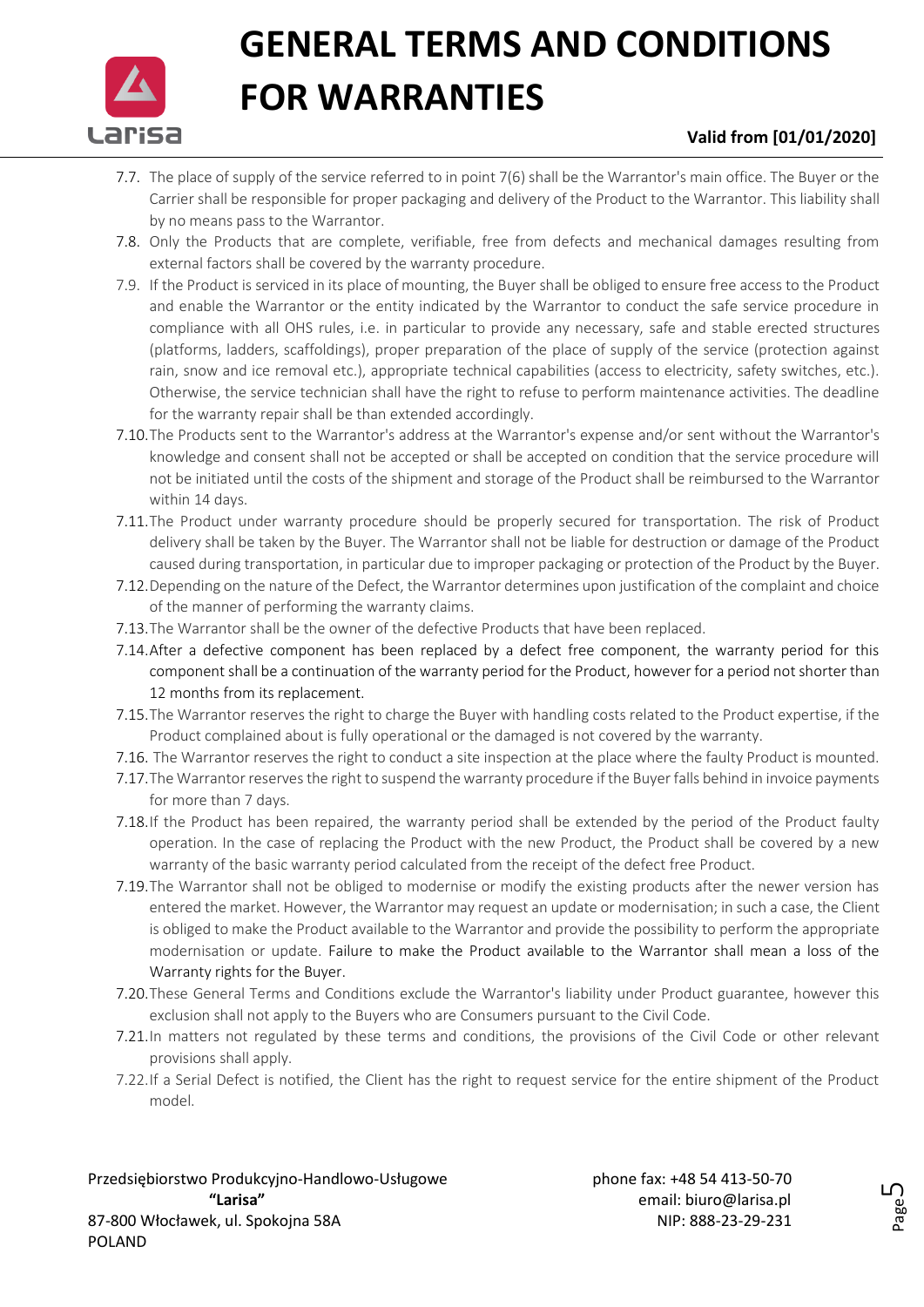

### **Valid from [01/01/2020]**

7.23. When accepting the Product from the Warrantor, the Client is obliged to report any damages, scratches, cracks, etc. and indicate them in the acceptance report. Any such notifications made after the Product has been accepted shall not be considered as caused by the Warrantor's fault.

### 8. Detailed conditions of the Anti-Corrosion Warranty.

- 8.1.1.Duration of the Anti-Corrosion Warranty: The Anti-Corrosion Warranty was granted for the same period as the basic warranty.
- 8.1.2. Scope of the Anti-Corrosion Warranty: As a supplement to the Warranty, the Guarantor provides an Anti-Corrosion Warranty due to the perforation of elements from the inside as a result of corrosion of the metal sheet caused by a manufacturing or material defect
- 8.1.3. Rights from the Anti-Corrosion Guarantee:
	- The Anti-Corrosion Warranty does not entitle the Product to be replaced with a new one.
	- This Anti-Corrosion Warranty covers the repair or replacement of elements in the case of which there was perforation of the sheet as a result of a manufacturing or material defect recognized by the manufacturer or the Guarantor.
	- The decision as to whether these elements should be repaired or replaced is taken by the Guarantor, by providing the user or the customer with appropriate information.
- 8.1.4.Detailed rules for using the Product in connection with the Anticorrosion Warranty:
	- In accordance with the GTC regarding the Guarantee.
	- During the use of the Product, the surface of the elements susceptible to corrosion should be maintained in accordance with the guidelines contained in the documentation provided by the manufacturer or the Guarantor, and if such have not been provided or described in the documentation, the Product should be used in accordance with the current, generally available knowledge regarding maintenance of a given type of Products to prevent corrosion.
- 8.1.5. Procedure for submitting claims under the Anti-Corrosion Guarantee:
	- In accordance with the GTC in the scope of Guarantee.
	- The application of the Anti-Corrosion Guarantee is conditional on the servicing of the Product for the entire duration of the Anti-Corrosion Warranty in accordance with the schedule included in the documentation provided by the manufacturer or the Guarantor. Each inspection must be registered on the [www.larisa.pl/serwice](http://www.larisa.pl/serwice) portal within the period required for a given Product, defined by the Serial Number, no later than 7 days from the date of the inspection.
	- For the period of the Anti-Corrosion Warranty, all defects and damage to the anti-corrosion coating must be reported by the portal [www.larisa.pl/serwice](http://www.larisa.pl/serwice) within 7 days from the date of their creation, or noticed by the user / customer, otherwise the rights under the Anti-Corrosion Warranty expire. The procedure set out in Chapter 7 of these GTC applies accordingly.
	- Any damage to the anti-corrosion coating resulting from mechanical, chemical or electrochemical damage on the part of the customer / user must be removed immediately (no later than within 3 months of being noticed) at the user's expense, and the work carried out must be documented on the Larisa portal [www.larisa.pl/serwice](http://www.larisa.pl/serwice) within 7 days from the date of removal, the notification must be made for each Product defined by the Serial Number or service identifier.

8.1.6. The scope of the Anti-Corrosion Warranty for anodized and painted coatings does not cover:

- defects that are not covered by the Guarantor's Warranty;
- defects resulting from mechanical damage to the surface (mainly damage from impacts, collisions, abrasions, scratches, chipping, dents and plastic deformations such as bending);
- damage caused by the use of aggressive alkaline or acid cleaning agents (recommended cleaning agents pH 5-8);

Przedsiębiorstwo Produkcyjno-Handlowo-Usługowe phone fax: +48 54 413-50-70 **"Larisa"** email: biuro@larisa.pl 87-800 Włocławek, ul. Spokojna 58A NIP: 888-23-29-231 POLAND